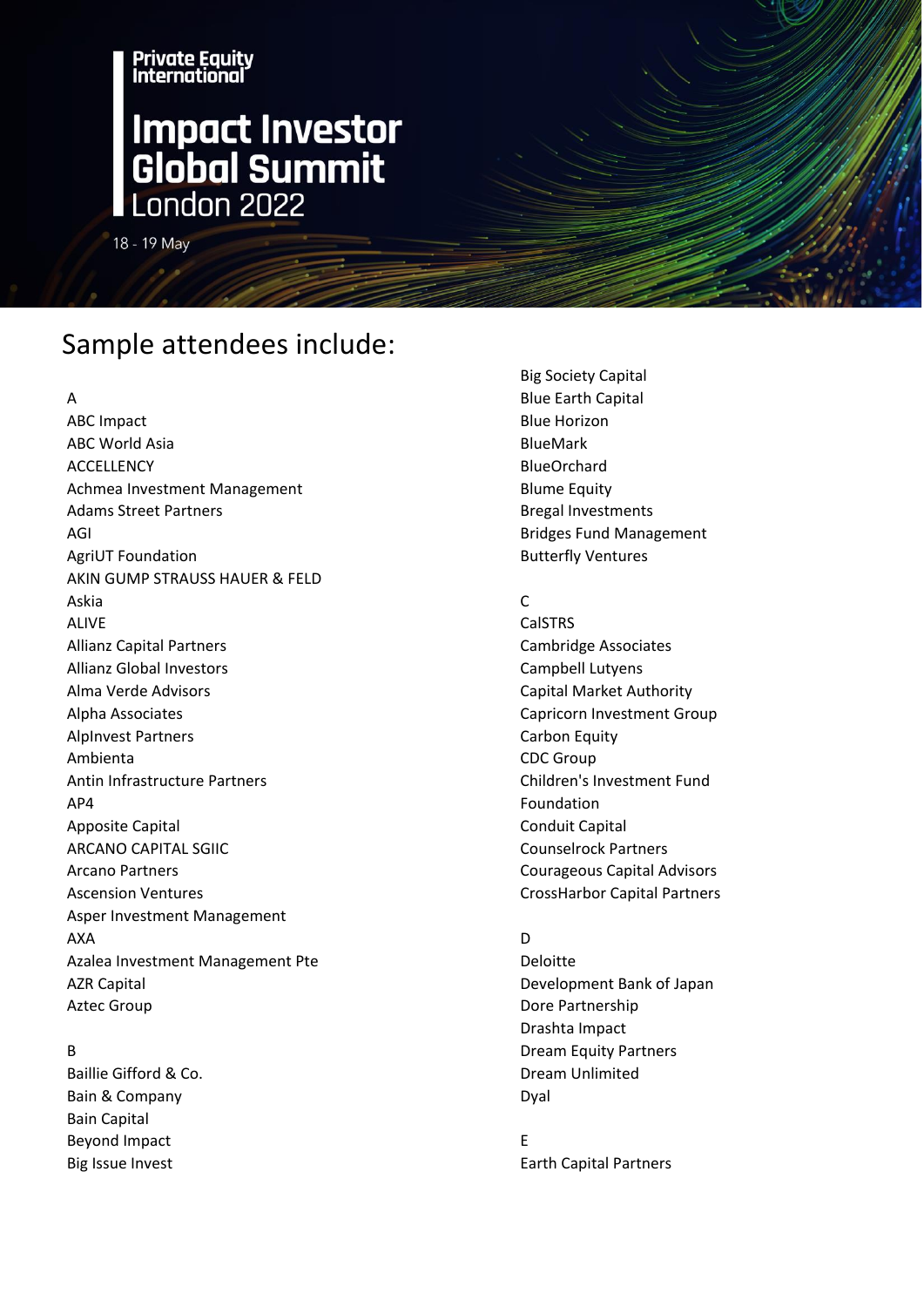## **International Impact Investor<br>Global Summit**<br>London 2022

18 - 19 May

### EBRD

Enhanced Capital Partners ENOWE EQT Partners European Bank for Reconstruction & Development (EBRD) European Climate Foundation European Investment Fund (EIF) EVPA Evenlode Investment Management EVPA

Private Equity

F Finance in Motion Finnfund Frank Partners Frankfurt School Financial Services

### G

Giant Ventures Global Infrastructure Investor Association Golding Capital Partners Guy's and St Thomas' Charity

### H

Hg Capital Hong Kong Monetary Authority HSBC Global Banking and Markets

### I

Impact Raising Impax Asset Management Group International Finance Corporation (IFC) Investcorp-Tages ISF Advisors

### J

J.P. Morgan

Julius Baer Just Climate

### K

Kapor Capital Kempen Capital Management King Baudouin Foundation Kirkland & Ellis KPMG Ireland KPMG UK

### L

Larchpoint Capital Leapfrog Investments Longrun Capital

### M

Marta Drummond Strategic Consultant MJ Hudson Moonfare

### N

Net Zero Capital Advisory New Markets Venture Partners NORD Holding Norrsken VC Norselab Novisto

O Octopus Investments

P Palatine Private Equity Palladium Equity Partners Peninsula House Permira